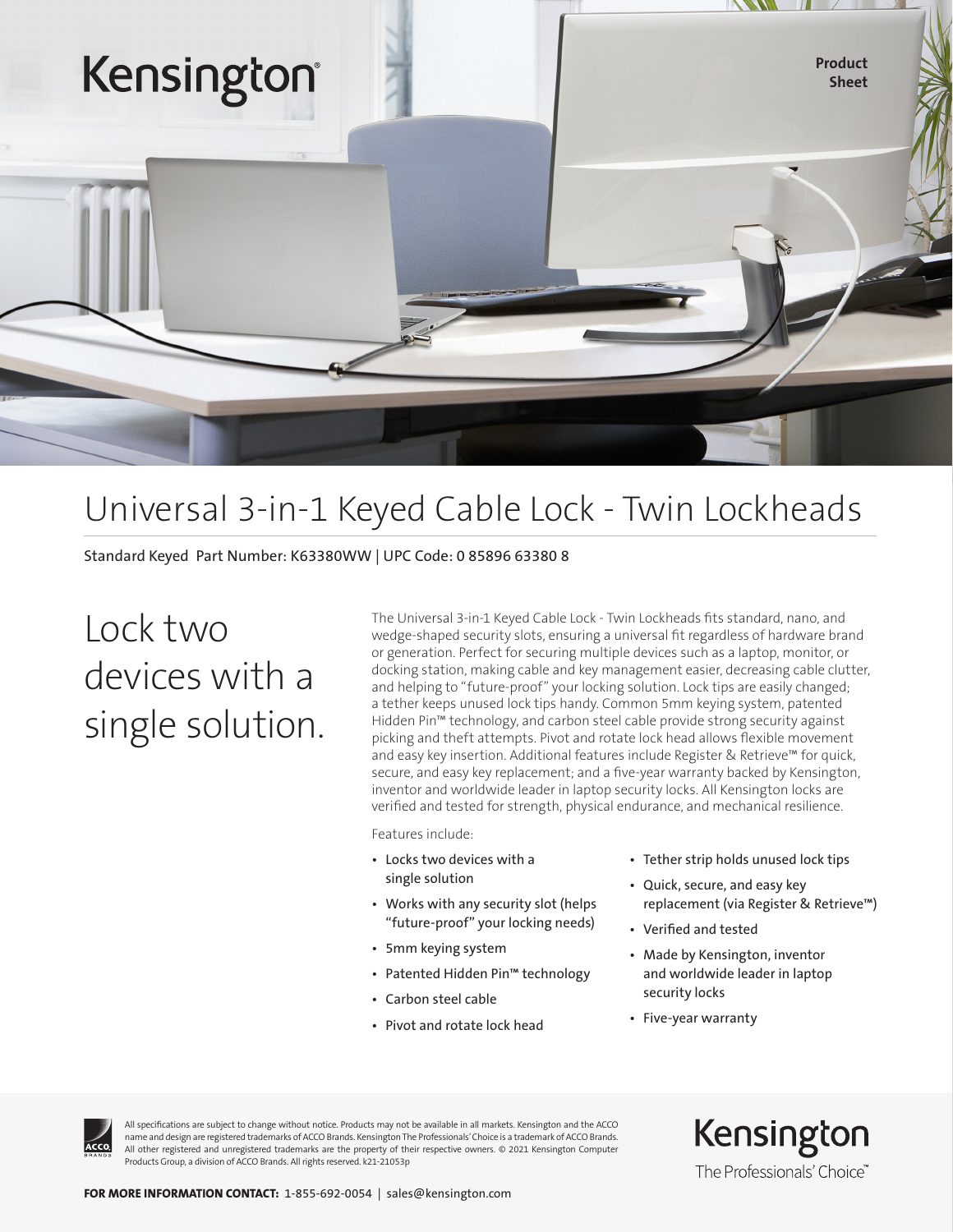# Kensington®

# Universal 3-in-1 Keyed Cable Lock - Twin Lockheads

Standard Keyed Part Number: K63380WW | UPC Code: 0 85896 63380 8





## Twin Lockheads

Lock two devices with a single solution. Perfect for securing multiple devices such as a laptop, monitor, or docking station. Makes cable and key management easier, and decreases cable clutter.

## Fits Any Security Slot

Fits standard, nano, or wedge-shaped security slots, regardless of brand or generation, helping to "future-proof" your locking solution. Lock tips are easily changed; a tether keeps unused lock tips handy.



#### 5mm Keying System

Common across all of Kensington's latest locks, so there's only one keying system to manage. Smaller key opening helps thwart picking attempts.



# Patented Anti-Pick Hidden Pin™ Technology and Carbon Steel Cable

Resists tampering and offers peace-of-mind. 1.8m (6 ft.) cable with plastic sheath delivers cut and theft resistance.



## Pivot and Rotate Lock Head

A special hinge allows flexible movement and easy key insertion.



### Register & Retrieve™

Kensington's online key registration program that allows for quick, secure, and free key replacement if ever lost or stolen.



### Verified and Tested

Each Kensington lock is precision engineered to meet or exceed rigorous industry standards for strength, physical endurance, and mechanical resilience.



### Five-Year Warranty

Rest assured knowing you're covered by Kensington, inventor and worldwide leader in laptop security locks.